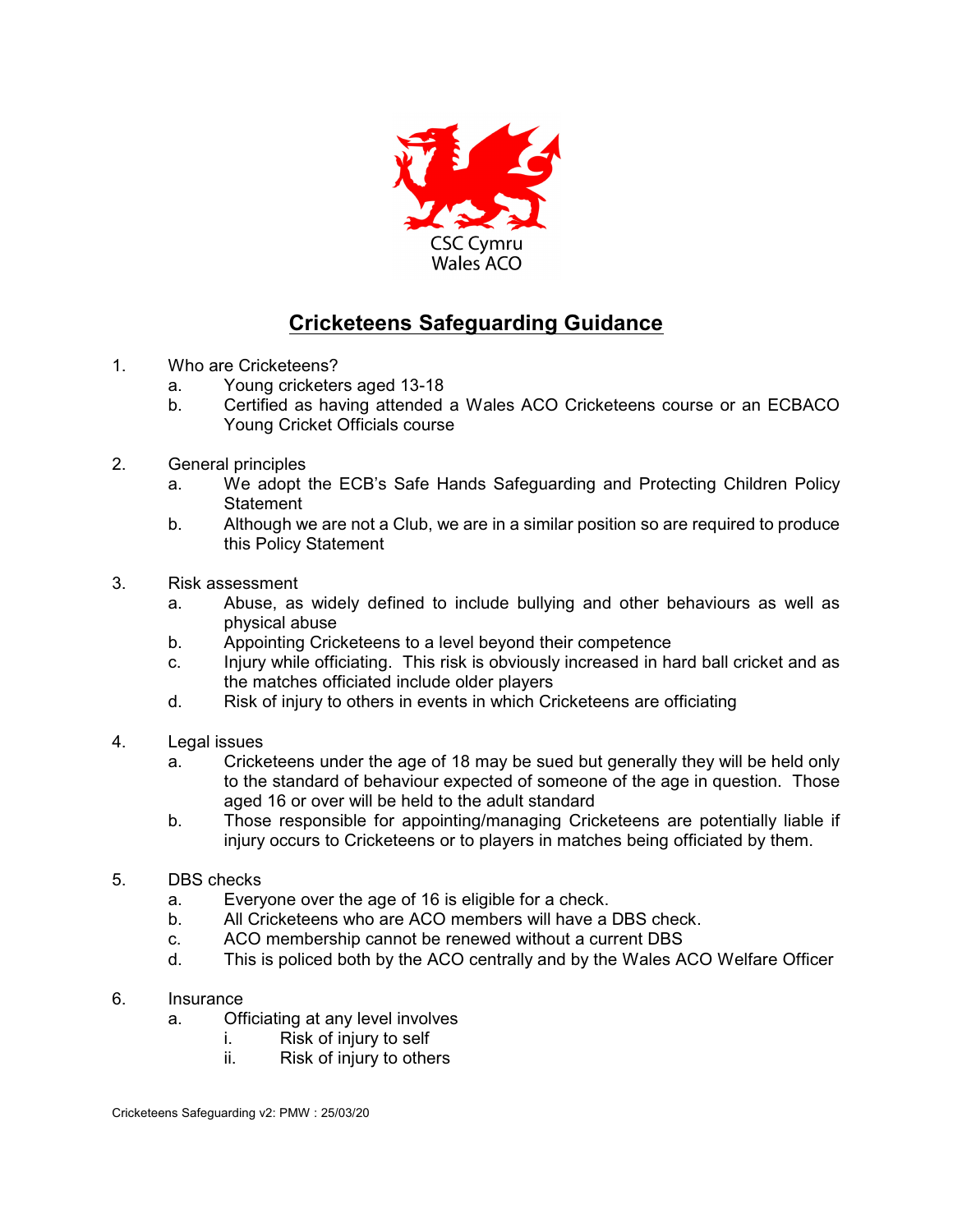- b. The 2020 version of ACO insurance covers own injury and public liability for members over the age of 14. The own injury cover does not apply below the age of 14 but the public liability does
- 7. ACO Membership
	- a. ACO membership carries automatic cover under the insurance mentioned in paragraph 4.
	- b. For 2020 at least, those under 18 have free membership of the ACO and we register them post-course
- 8. Own Club
	- a. A Cricketeen carrying on activities in his/her own club is likely to be under the umbrella of the club's insurance
- 9. Dynamos/Softball
	- a. Such events will be supervised by a RAP, who will carry ultimate responsibility for any adverse incident involving a Cricketeen or a participant
	- b. ECBACO confirms that members' public liability insurance covers these eventualities
	- c. No need for any age restriction for officiating in these forms of cricket
- 10. RDC/festivals
	- a. The events are organised by CW and there are coaches present to manage the players so the lead coach is the RAP *for the players*
	- b. WACO do not consider that Cricketeens are covered by the coaching RAP as we select those who attend and instruct them to score/umpire as the case may be.
	- c. An appropriate adult from WACO should be present in order to provide mentoring/instruction etc and that adult will be the RAP so far as Cricketeens are concerned.
- 11. Junior league/Regional Cricket
	- a. We see no reason why those who are 14+ should not officiate in any of these categories of cricket, subject to certain conditions:
		- i. Competence to stand at that level
		- ii. Recommended that those under 16 should officiate "2 age groups down" in hardball cricket so U15 may officiate U13 and so on.
		- iii. An appropriate adult ACO member stands at the other end and acts as a mentor/trainer/protector, or a third official is present on the boundary to carry out those functions
		- iv. If remuneration is involved, the Cricketeen receives the same payment as the adult.
- 12. Adult cricket
	- a. We see no reason why those who are 16+ should not officiate in adult cricket, subject to certain conditions:
		- i. Competence to stand at that level
		- ii. An appropriate adult ACO member stands at the other end and acts as a mentor/trainer/protector.